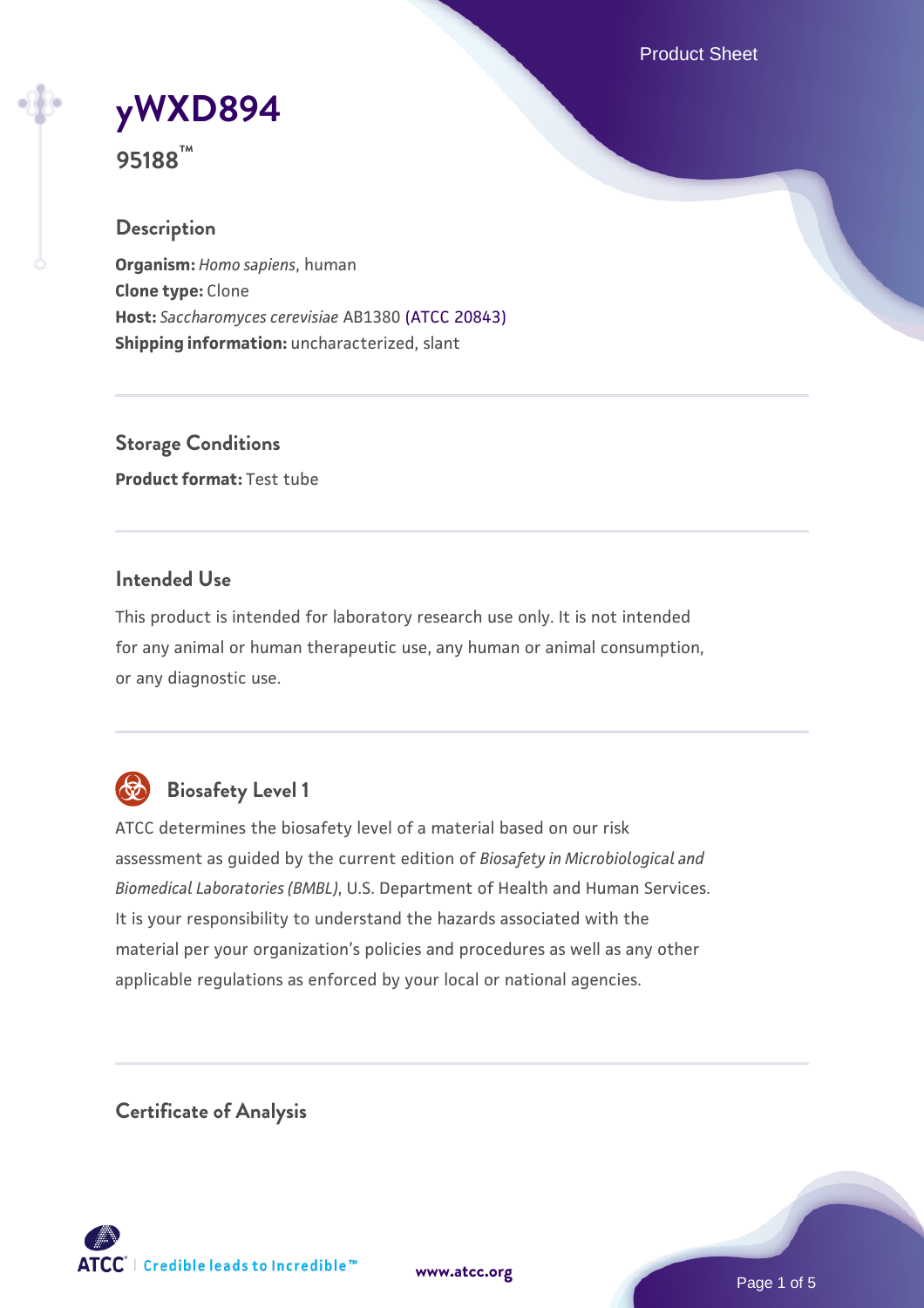

For batch-specific test results, refer to the applicable certificate of analysis that can be found at www.atcc.org.

#### **Insert Information**

**Type of DNA:** genomic **Genome:** Homo sapiens **Chromosome:** X **Gene name:** DNA Segment, single copy **Gene product:** DNA Segment, single copy **Contains complete coding sequence:** Unknown

## **Vector Information**

**Vector name:** unknown **Type of vector:** YAC **Markers:** SUP4; URA3; TRP1

#### **Growth Conditions**

**Medium:**  [ATCC Medium 1245: YEPD](https://www.atcc.org/-/media/product-assets/documents/microbial-media-formulations/1/2/4/5/atcc-medium-1245.pdf?rev=705ca55d1b6f490a808a965d5c072196) **Temperature:** 30°C

#### **Notes**

More information may be available from ATCC (http://www.atcc.org or 703- 365-2620).

## **Material Citation**



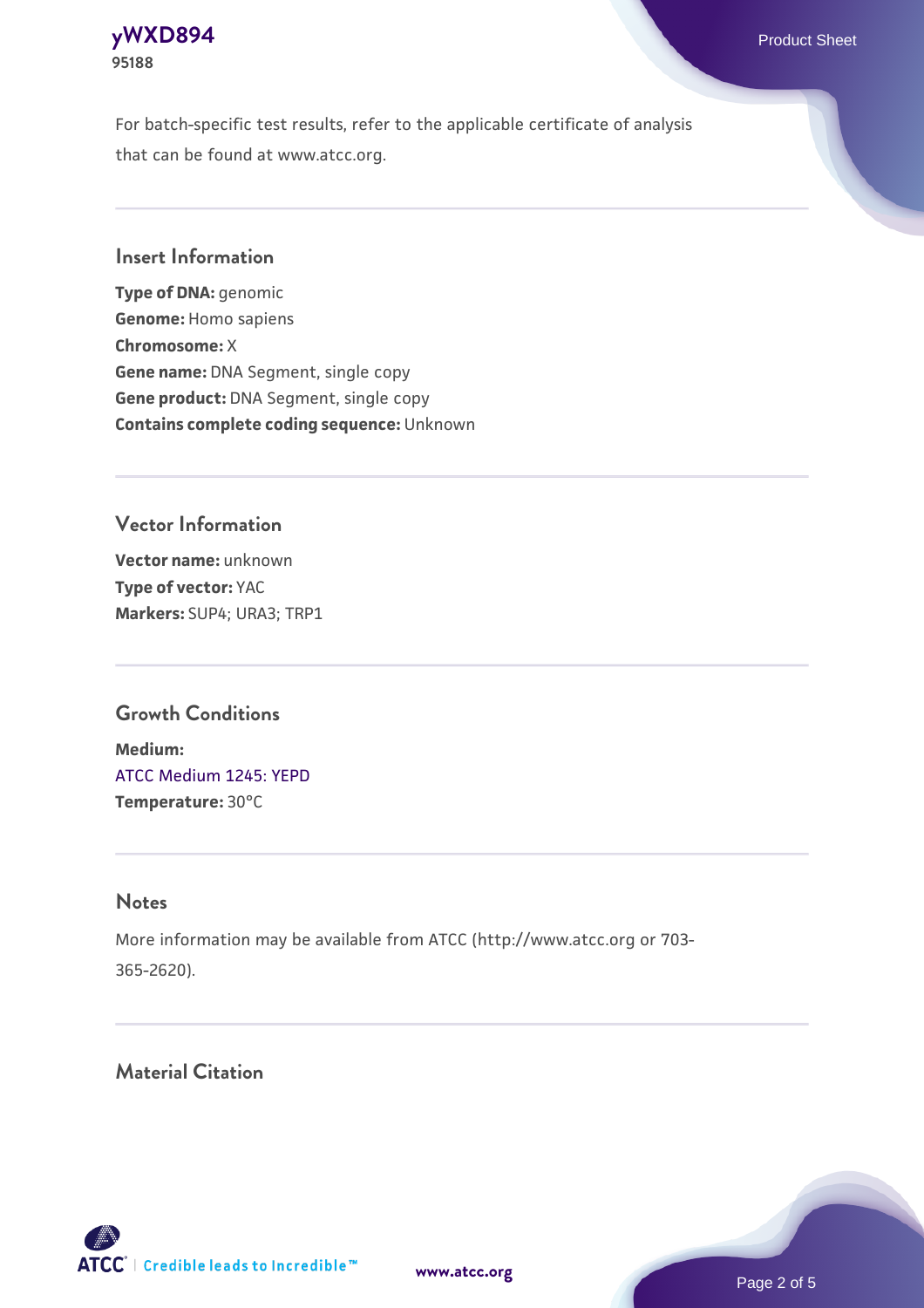#### **[yWXD894](https://www.atcc.org/products/95188)** Product Sheet **95188**

If use of this material results in a scientific publication, please cite the material in the following manner: yWXD894 (ATCC 95188)

#### **References**

References and other information relating to this material are available at www.atcc.org.

## **Warranty**

The product is provided 'AS IS' and the viability of  $ATCC<sup>®</sup>$  products is warranted for 30 days from the date of shipment, provided that the customer has stored and handled the product according to the information included on the product information sheet, website, and Certificate of Analysis. For living cultures, ATCC lists the media formulation and reagents that have been found to be effective for the product. While other unspecified media and reagents may also produce satisfactory results, a change in the ATCC and/or depositor-recommended protocols may affect the recovery, growth, and/or function of the product. If an alternative medium formulation or reagent is used, the ATCC warranty for viability is no longer valid. Except as expressly set forth herein, no other warranties of any kind are provided, express or implied, including, but not limited to, any implied warranties of merchantability, fitness for a particular purpose, manufacture according to cGMP standards, typicality, safety, accuracy, and/or noninfringement.

## **Disclaimers**

This product is intended for laboratory research use only. It is not intended for any animal or human therapeutic use, any human or animal consumption,

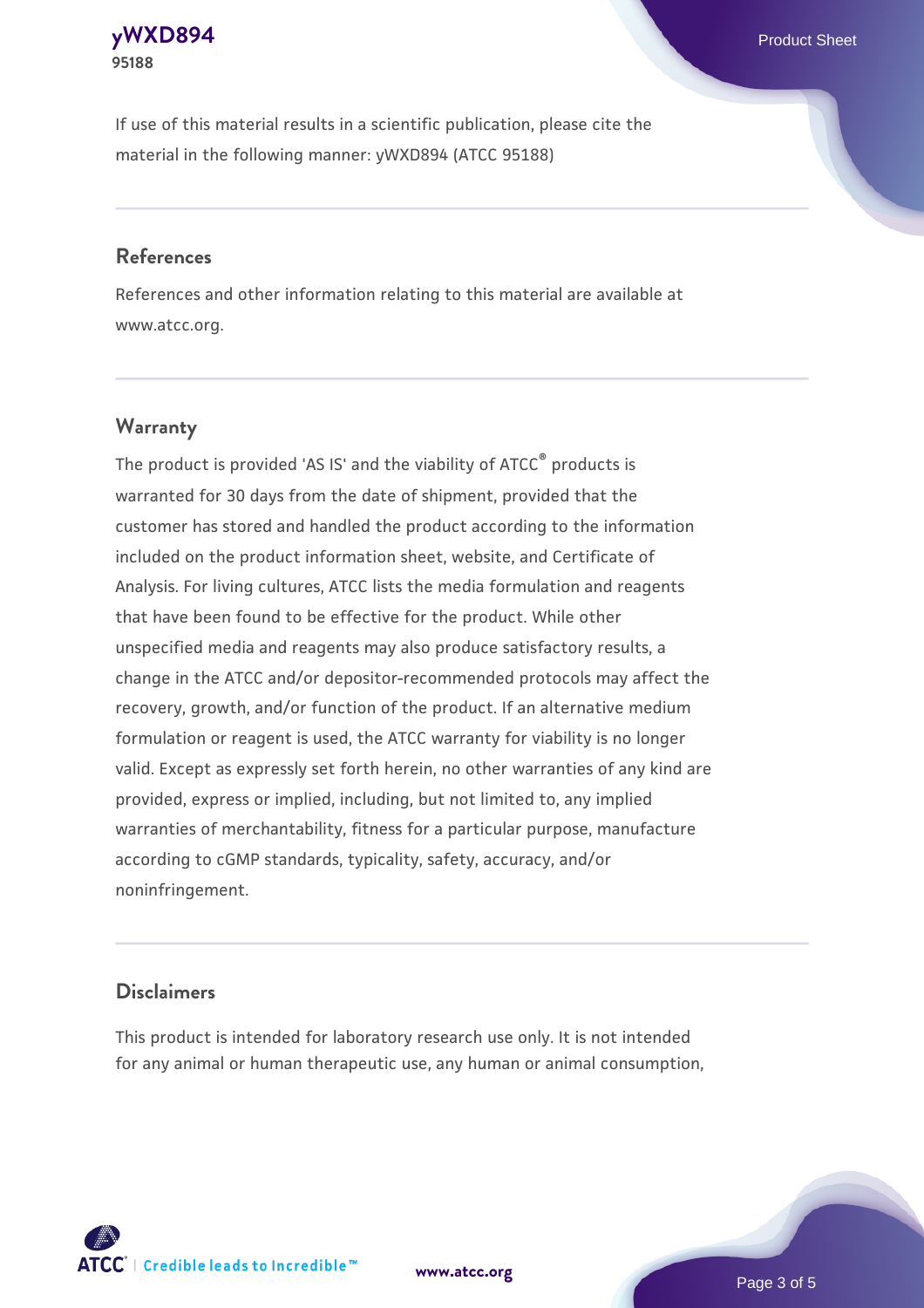**[yWXD894](https://www.atcc.org/products/95188)** Product Sheet **95188**

or any diagnostic use. Any proposed commercial use is prohibited without a license from ATCC.

While ATCC uses reasonable efforts to include accurate and up-to-date information on this product sheet, ATCC makes no warranties or representations as to its accuracy. Citations from scientific literature and patents are provided for informational purposes only. ATCC does not warrant that such information has been confirmed to be accurate or complete and the customer bears the sole responsibility of confirming the accuracy and completeness of any such information.

This product is sent on the condition that the customer is responsible for and assumes all risk and responsibility in connection with the receipt, handling, storage, disposal, and use of the ATCC product including without limitation taking all appropriate safety and handling precautions to minimize health or environmental risk. As a condition of receiving the material, the customer agrees that any activity undertaken with the ATCC product and any progeny or modifications will be conducted in compliance with all applicable laws, regulations, and guidelines. This product is provided 'AS IS' with no representations or warranties whatsoever except as expressly set forth herein and in no event shall ATCC, its parents, subsidiaries, directors, officers, agents, employees, assigns, successors, and affiliates be liable for indirect, special, incidental, or consequential damages of any kind in connection with or arising out of the customer's use of the product. While reasonable effort is made to ensure authenticity and reliability of materials on deposit, ATCC is not liable for damages arising from the misidentification or misrepresentation of such materials.

Please see the material transfer agreement (MTA) for further details regarding the use of this product. The MTA is available at www.atcc.org.

#### **Copyright and Trademark Information**

© ATCC 2021. All rights reserved.

ATCC is a registered trademark of the American Type Culture Collection.



**[www.atcc.org](http://www.atcc.org)**